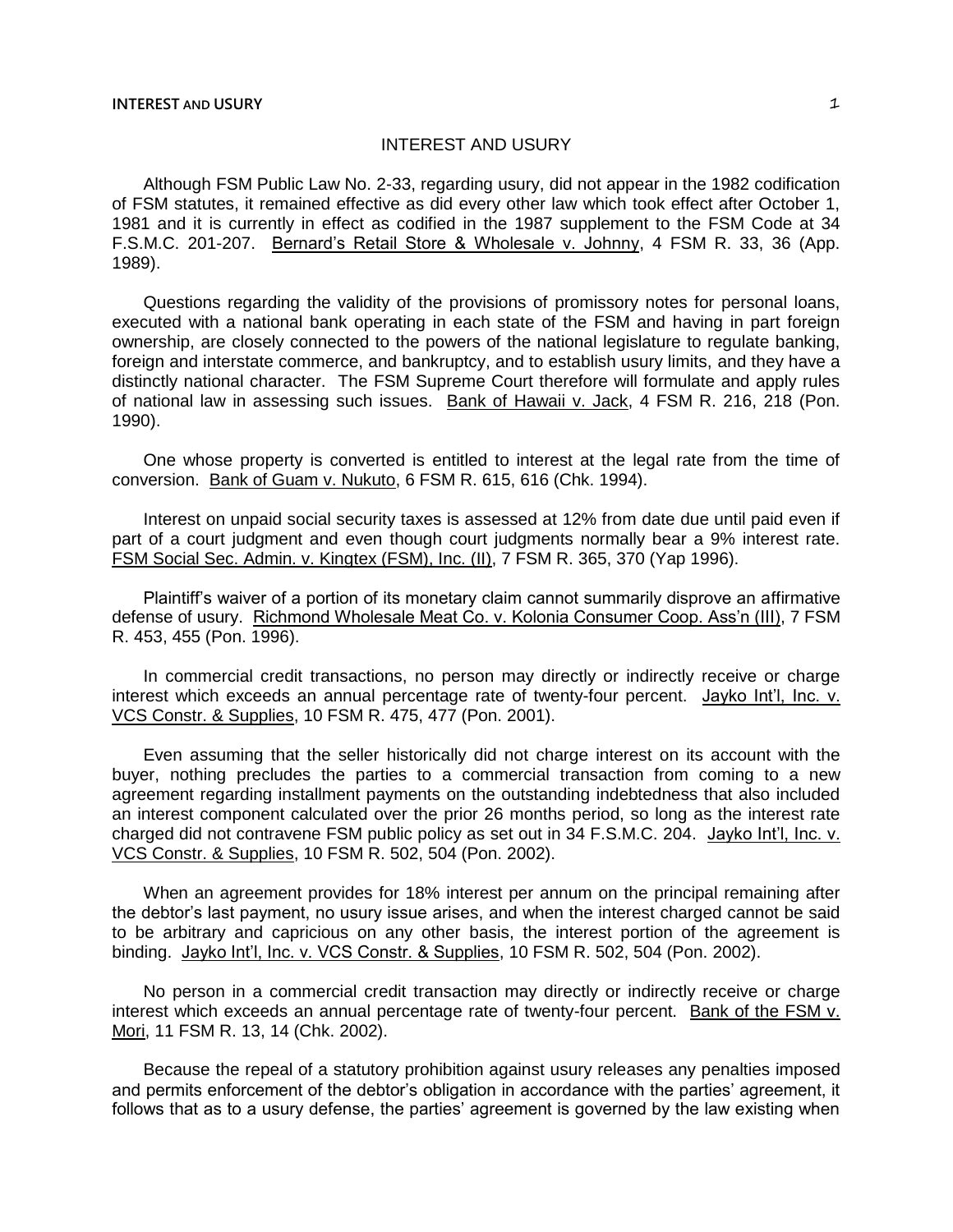## **INTEREST AND USURY** 2

the agreement is enforced. Bank of the FSM v. Mori, 11 FSM R. 13, 15 (Chk. 2002).

A plaintiff is only entitled to a judgment which represents the amount of money he lent to the defendants and the \$100,000 in interest he seeks cannot be awarded when it is the product of an unlawful and usurious interest rate. Walter v. Damai, 12 FSM R. 648, 649 (Pon. 2004).

A creditor who engages in a usurious credit transaction has no right to collect or receive any interest and this prohibition extends to prejudgment interest. Walter v. Damai, 12 FSM R. 648, 650 (Pon. 2004).

Interest on unpaid social security taxes continues to accrue at 12% until paid, even though a judgment normally bears interest at 9%. FSM Social Sec. Admin. v. Lelu Town, 13 FSM R. 60, 62 (Kos. 2004).

The general rule is that, in the absence of express authorization, interest is to be computed on a simple basis rather than compounded. Lee v. Lee, 13 FSM R. 68, 71 (Chk. 2004).

When there is no authorization for compound interest in the settlement agreement and when it is apparent that the parties, in settling their prior lawsuit, intended to apply the legal or judgment rate of interest to any unpaid settlement balances, the plaintiff's damages must therefore be calculated on a simple interest basis. Lee v. Lee, 13 FSM R. 68, 71 (Chk. 2004).

A lease agreement's penalty provision, which charged either one or two per cent per day (365% or 730% per annum respectively), is void since either interest rate is usurious. The penalty for charging a usurious interest rate is that the person charging such a rate has no right to receive or collect any interest. Uehara v. Chuuk, 14 FSM R. 221, 225-26 (Chk. 2006).

The legal interest rate is nine per cent per annum simple interest  $-$  not compounded. People of Rull ex rel. Ruepong v. M/V Kyowa Violet, 14 FSM R. 403, 421 n.2 (Yap 2006).

If appellants post a supersedeas bond, they are automatically entitled to stay once the court has approved the bond. Statutory post-judgment interest, however, will continue to accrue until the judgment is paid. People of Rull ex rel. Ruepong v. M/V Kyowa Violet, 14 FSM R. 501, 505 (Yap 2006).

The court has the discretion to award pre-judgment interest, but it is not a matter of right unless the debtor knows precisely what he is to pay and when payment is due. The purpose of awarding interest is to compensate the complaining party for losing use of the funds. George v. George, 15 FSM R. 270, 275 (Kos. S. Ct. Tr. 2007).

When the parties have a written agreement stating that interest would be added to the unpaid balance, an award of pre-judgment interest has been upheld. George v. George, 15 FSM R. 270, 275 (Kos. S. Ct. Tr. 2007).

A court has the discretion to award pre-judgment interest, but it is not a matter of right unless the debtor knows precisely what he is to pay and when payment is due. The purpose of awarding interest is to compensate the complaining party for losing use of the funds. George v. Albert, 15 FSM R. 323, 328 (Kos. S. Ct. Tr. 2007).

When the parties have a written agreement stating that interest would be added to the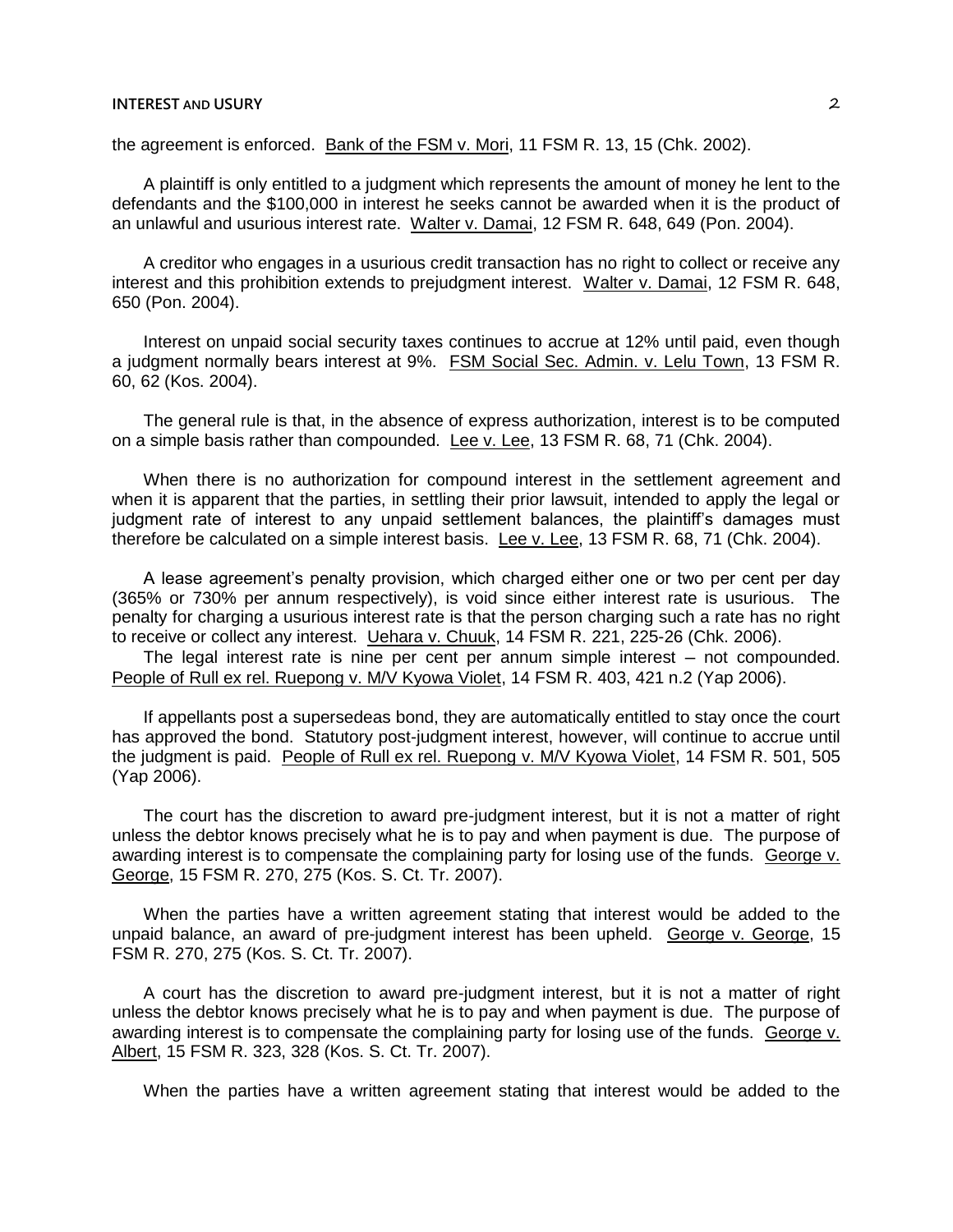unpaid balance, an award of pre-judgment interest will be upheld. George v. Albert, 15 FSM R. 323, 328 (Kos. S. Ct. Tr. 2007).

When the defendant agreed to make regular payments but there was no written agreement to pay interest on the defendant's open account; when the ledger page showing payments contains a 25-cent charge at the time of each payment but this does not correspond to an interest calculation; and when there is no evidence to show interest was discussed or agreed to by the defendant, the plaintiff is not entitled to pre-judgment interest. George v. Albert, 15 FSM R. 323, 328 (Kos. S. Ct. Tr. 2007).

Pre-judgment interest cannot be awarded until the court has determined when payment would reasonably have been due. Saimon v. Wainit, 16 FSM R. 143, 148 (Chk. 2008).

Since 18% per annum is not a usurious rate of interest under FSM law, the defaulting defendants will be liable for this item of damages when the defaulting defendants agreed, by their agent's signature on the invoices, to pay this rate on overdue accounts. Oceanic Lumber, Inc. v. Vincent & Bros. Constr. Co., 16 FSM R. 222, 225 (Chk. 2008).

If the additional 33% charge for collection were considered a penalty instead of attorney's fees, it would then have to be added to the any other penalties and interest to determine the true interest rate, and adding 33% to the 18% contract rate would yield an interest rate over 50%, which is usurious interest. When a creditor seeks a usurious interest rate, the penalty is that the creditor will not be permitted to recover any interest whatsoever. Oceanic Lumber, Inc. v. Vincent & Bros. Constr. Co., 16 FSM R. 222, 225 (Chk. 2008).

The legal rate of interest is 9%, and is simple interest, not compounded. People of Tomil ex rel. Mar v. M/C Jumbo Rock Carrier III, 16 FSM R. 543, 546 (Yap 2009).

When there is no evidence in the record that the defendant knew of, or had agreed to, a contractual requirement that he pay interest and the ledger sheets admitted into evidence do not show any interest charges and when none of the situations where the courts have previously allowed prejudgment interest is present, prejudgment interest will be denied. George v. Albert, 17 FSM R. 25, 33 (App. 2010).

When the parties have had an agreement stating that interest would be added to an unpaid balance, the FSM court has awarded prejudgment interest, and, prejudgment interest at the 9% statutory judgment rate has also been awarded when the defendant knew precisely the amount to which he was obligating himself and the effective date of that commitment to pay, and when the defendant was liable for conversion. George v. Albert, 17 FSM R. 25, 33 (App. 2010).

The statutory interest rate is 9% per year, which the court may impose prejudgment when the defendant knew precisely the amount to which he was potentially obligating himself, and the effect date of that commitment. Genesis Pharmacy v. Department of Treasury & Admin., 18 FSM R. 27, 35 n.6 (Pon. 2011).

The general rule is that in applying partial payments to an interest-bearing debt which is due, in the absence of an agreement or statute to the contrary, the payment will be first applied to the interest due. Salomon v. Mendiola, 20 FSM R. 138, 140 (Pon. 2015).

At the start of a typical loan repayment, the installment payments are usually not much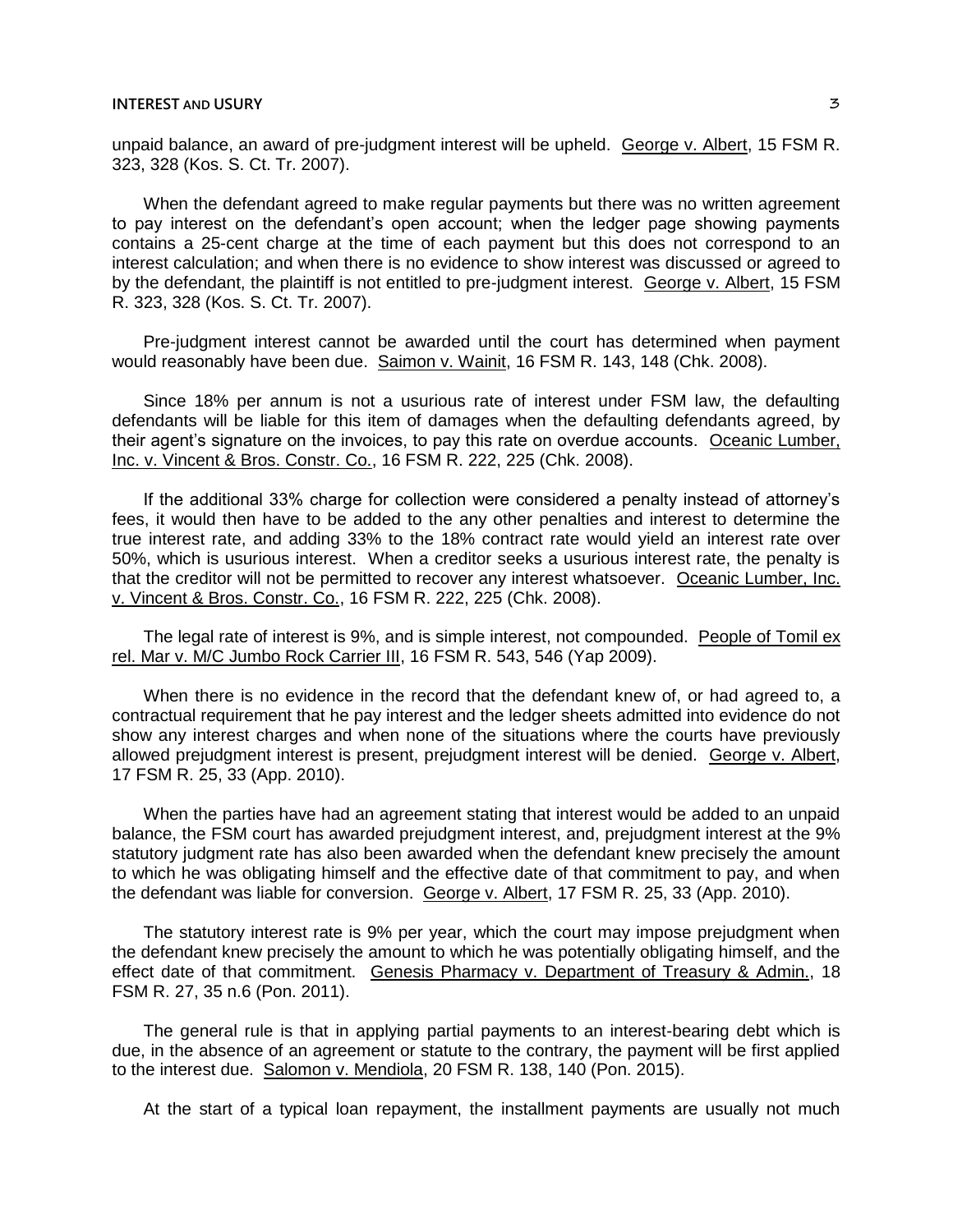## **INTEREST AND USURY** 4

larger than the amount of interest accrued and due. The bulk of the installment payment is then applied to interest and the remaining amount goes to reducing the principal so that at the next installment payment, if made on time, a little less is needed to pay the accrued interest and a little more can go to the reduction of principal. This does not constitute usury unless the interest rate itself is higher than permitted by statute. Salomon v. Mendiola, 20 FSM R. 138, 140-41 (Pon. 2015).

If the loan payments are late, more interest will accumulate and more of the payment will go to cover the interest and less will go to reducing the principal. Enough late payments or a missed payment and the next payment may end being applied all to accrued interest with nothing left over to apply to the principal. Salomon v. Mendiola, 20 FSM R. 138, 141 (Pon. 2015).

When a court finds a lack of an enforceable contract, and no evidence was submitted to support the plaintiff's request for interest, the plaintiff may not recover on a claim for 1.5% interest per month based on the parties' unenforceable agreement. Pohnpei Transfer & Storage, Inc. v. Shoniber, 21 FSM R. 14, 19 (Pon. 2016).

Usury is the exacting, taking, or receiving of an interest charge in an amount or at a rate in excess of that allowed by law for the use of money or extension of credit. Setik v. Mendiola, 21 FSM R. 537, 556-57 (App. 2018).

In a commercial credit transaction, no person may directly or indirectly receive or charge interest which exceeds an annual percentage rate of 24 percent. Setik v. Mendiola, 21 FSM R. 537, 557 (App. 2018).

In applying partial payments to an interest-bearing debt which is due, in the absence of an agreement or statute to the contrary, the payment will be first applied to the interest due. Thus, at the start of a loan repayment, the bulk of a monthly payment is applied to the accrued interest and the remaining amount goes to reducing the principal so that at the next monthly payment, if made on time, a little less is needed to pay the accrued interest and a little more will go to reducing the principal. This is not usury unless the interest rate (including fees) is itself higher than the statutory cap. Setik v. Mendiola, 21 FSM R. 537, 557 (App. 2018).

A 9% interest rate is not usurious. The court thus has no power to disregard it, or to otherwise vary it, lower it, or raise it because the parties agreed to the  $9\%$  rate  $-$  the bank offered to lend the loan applicants money at 9%, and those applicants, who borrowed money, agreed to borrow it at 9%. FSM Dev. Bank v. Salomon, 22 FSM R. 468, 474 n.1 (Pon. 2020).

Congress created the FSM Development Bank, and gave it the power to lend money either with or without security, and if with security upon such terms as may from time to time seem expedient. The bank's ability to set terms is, of course, limited by the usury statutes. Those statutes prohibit (make usurious) credit transactions that directly or indirectly exceed an annual interest rate of 24%. FSM Dev. Bank v. Talley, 22 FSM R. 587, 594 (Kos. 2020).